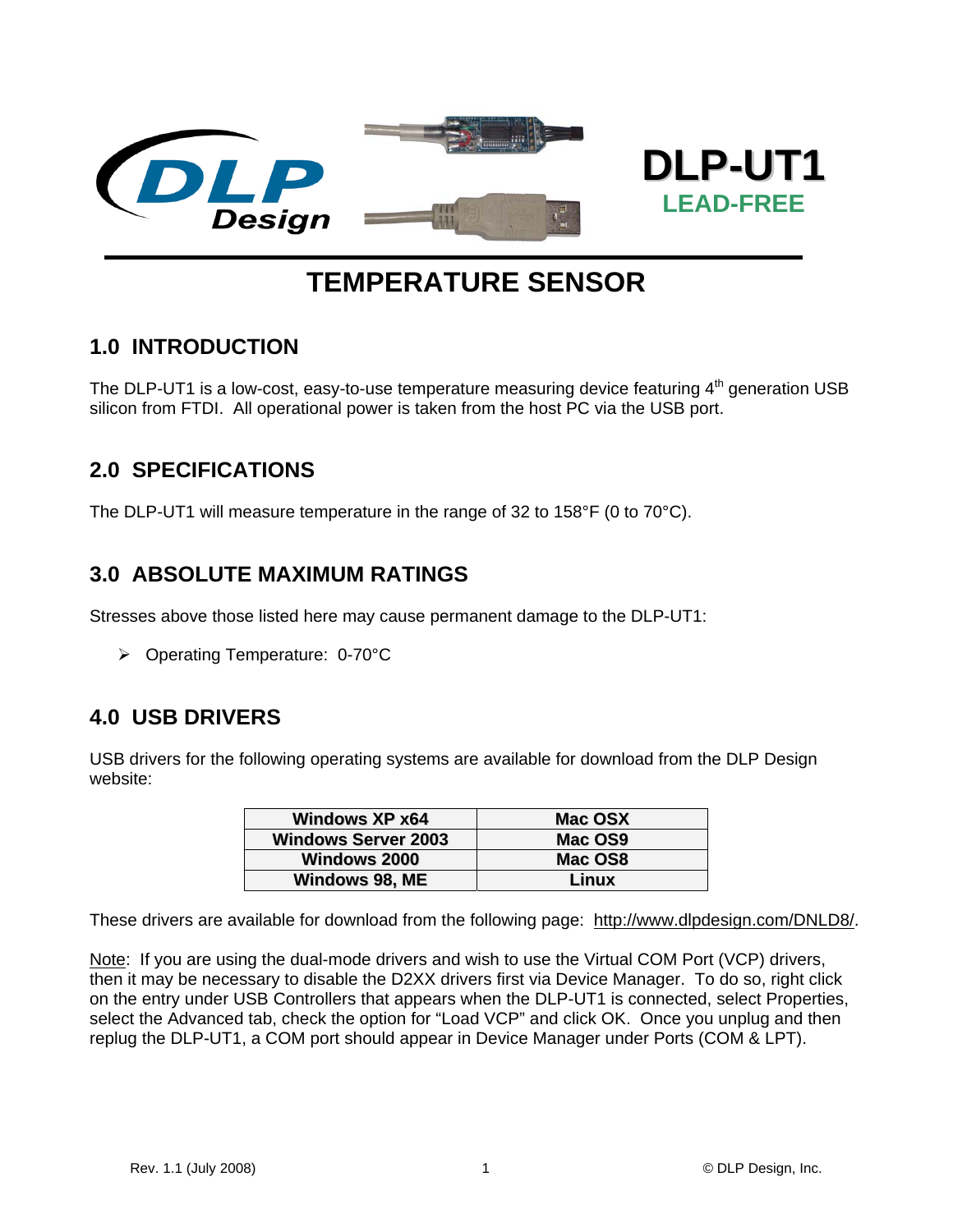## **5.0 USING THE DLP-UT1**

Simply connect the DLP-UT1 to the PC to initiate the loading of drivers. Once the drivers are loaded, the DLP-UT1 is ready for use. All commands are single-byte commands.

You can either utilize a simple terminal-emulator program or write your own program in your language of choice. Begin by opening the COM port, set the baud rate to 9600 (1 start bit, no parity, 8 data bits, 1 stop bit), and send single-byte commands as shown below. The Ping command can be used to locate the correct COM port to be used for communicating with the DLP-UT1, or you can look in Device Manager to see which port Windows has assigned to the DLP-UT1.

NOTE: If a COM port is not present after installing the CDM drivers, connect the USB device and open Control Panel > System > Device Manager. Right click on DLP-UT1 under USB Controllers and select Properties, then the Advanced tab. Check the box marked "Load VCP" then click OK. Unplug and re-plug the DLP-UT1 and the COM port will be added.

| <b>COMMAND</b> | <b>DESCRIPTION</b>           | <b>DATA RETURNED</b>                 |
|----------------|------------------------------|--------------------------------------|
|                |                              |                                      |
| (27h)          | Ping                         | T (54h)                              |
| B (42h)        | Read temperature binary mode | 2 bytes, binary data                 |
| C(43h)         | Read temperature ASCII mode  | Temperature in °C (ASCII characters) |
| F(46h)         | Read temperature ASCII mode  | Temperature in °F (ASCII characters) |

## **6.0 RETURN DATA TYPES**

By default, the DLP-UT1 returns data to the host PC in the form of ASCII text such that it can be easily displayed using a simple terminal emulator. Alternatively, data can be returned in binary form requiring the user's host application to calculate the current temperature.

## **7.0 DISCLAIMER**

© DLP Design, Inc., 2008

Neither the whole nor any part of the information contained herein nor the product described in this manual may be adapted or reproduced in any material or electronic form without the prior written consent of the copyright holder.

This product and its documentation are supplied on an as-is basis, and no warranty as to their suitability for any particular purpose is either made or implied. DLP Design, Inc. will not accept any claim for damages whatsoever arising as a result of the use or failure of this product. Your statutory rights are not affected. This product or any variant of it is not intended for use in any medical appliance, device or system in which the failure of the product might reasonably be expected to result in personal injury.

This document provides preliminary information that may be subject to change without notice.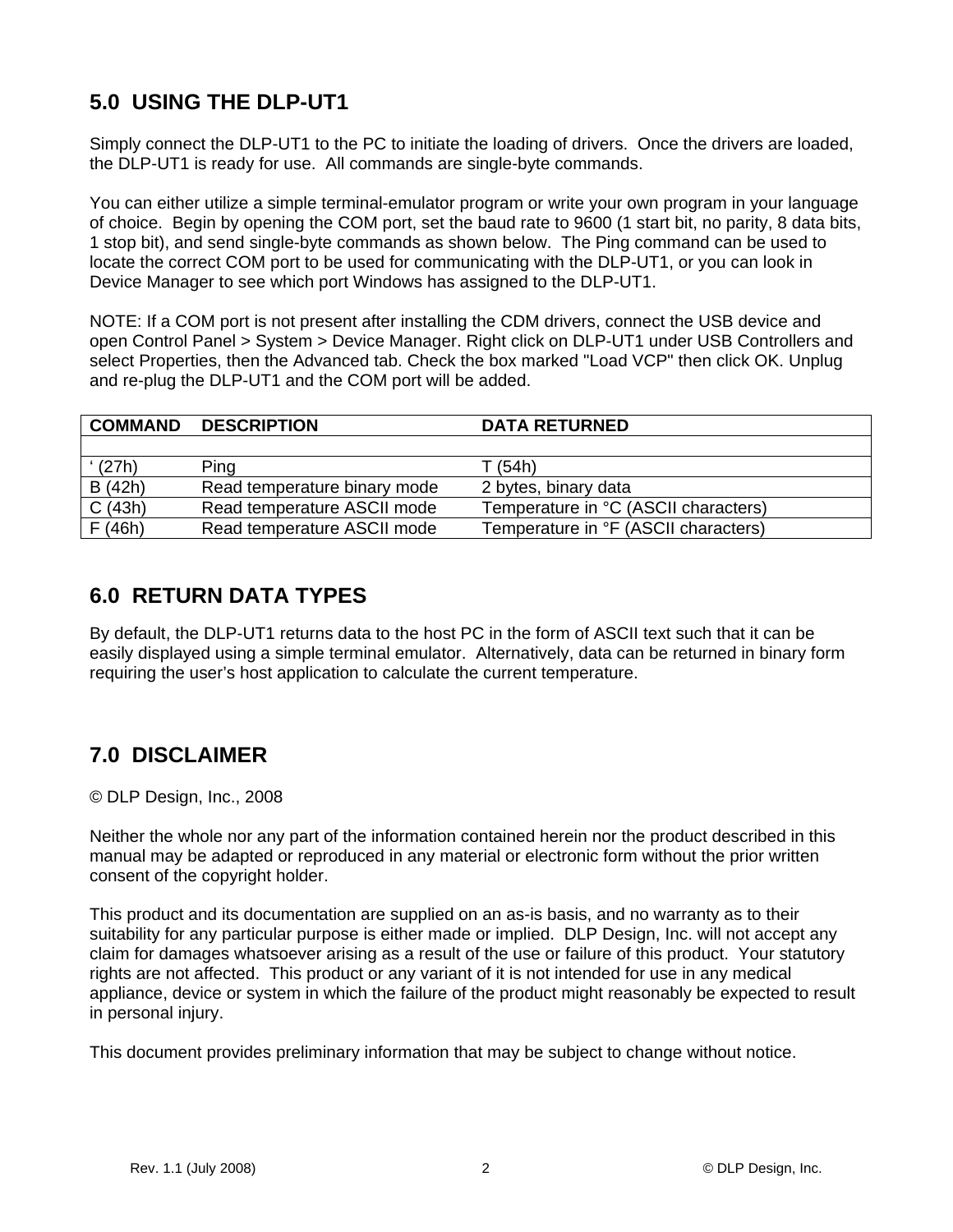## **8.0 CONTACT INFORMATION**

DLP Design, Inc. 1605 Roma Lane Allen, TX 75013

Phone: 469-964-8027<br>Fax: 415-901-4859 415-901-4859

Email Sales: sales@dlpdesign.com Email Support: support@dlpdesign.com Website URL: http://www.dlpdesign.com